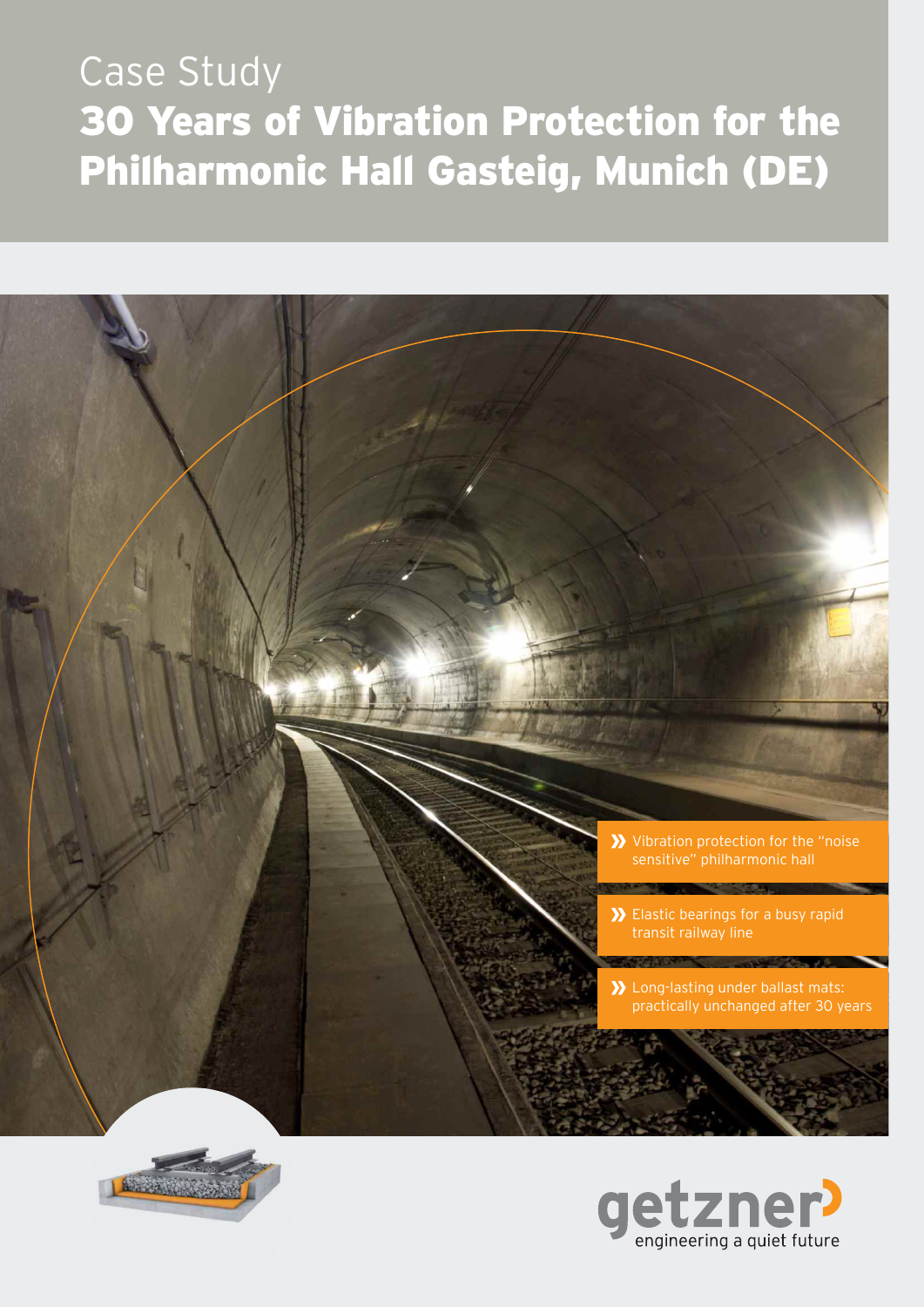## Long-Lasting Quality of Under Ballast Mats even under Extreme Conditions

### Description

#### Busy rapid transit railway tunnel near the Munich Philharmonic Hall

**T** he cultural centre "Am Gasteig" in Munich is situated next to the central tunnel of the Munich rapid transit railway system: the centre is also home to the philharmonic hall and the city library.

The railway line – a standard ballasted track with timber sleepers – is subjected to a load of around 150,000 metric tons a day and ranks as one of the busiest rapid transit railway lines in Germany. When the cultural centre was built in 1983, the planners had to ensure that the background noise level in the concert hall did not exceed the specified limit of 25 decibels

when a train is passing so that the concert hall could also be used for recording.

To protect the noise-sensitive cultural centre from structure-borne noise emissions, the under ballast mats from Getzner were installed over a distance of 345 metres. Since 1983, they have been subjected to an extreme operating load of around 1,300 million tons and a variety of environmental influences in the track. In 2013, it was discovered just how effective they are in the long-term: the under ballast mats have reduced vibrations on this key route for over 30 years – and in turn the maintenance work and costs.

## The Getzner solution

#### Under ballast mats remain highly effective even after 30 years

**R** ailway lines such as that next to<br>
the "Am Gasteig" generate vibra **N** the "Am Gasteig" generate vibrations and noise which are disturbing to people — the busier the route, the more disturbing the effect. Strong vibrations also have a negative impact for track operators: since they subject the superstructure to strong loads, they cause an enormous amount of maintenance work. The under ballast mats from Getzner reduce the specific load and, in turn, the mechanical strain on the superstructure components. The fact that the polyurethane under ballast mats from Getzner remain effective and retain their material properties, even over a period of 30 years, is evidenced by the studies conducted.

#### **Three measurements — one result**

Since the under ballast mats were installed in 1983, Getzner has initiated several investigations and measurements of the material's effectiveness. In order to examine the long-term properties of the Sylomer® B 851 under ballast mats, Getzner took a material sample from the Munich rapid transit railway tunnel in December 2012, along with a structure-borne noise measurement, under the supervision of Deutsche Bahn AG. The

#### Sketch map of the measuring points Area with under ballast mats L: 345 mKM 2,547.0  $\frac{KM}{2}$ ,431.0  $KM 2,771.5$  $\geq$ **6 5 2 1** Munich main station Urban railway station Rosenheimer Platz Munich east station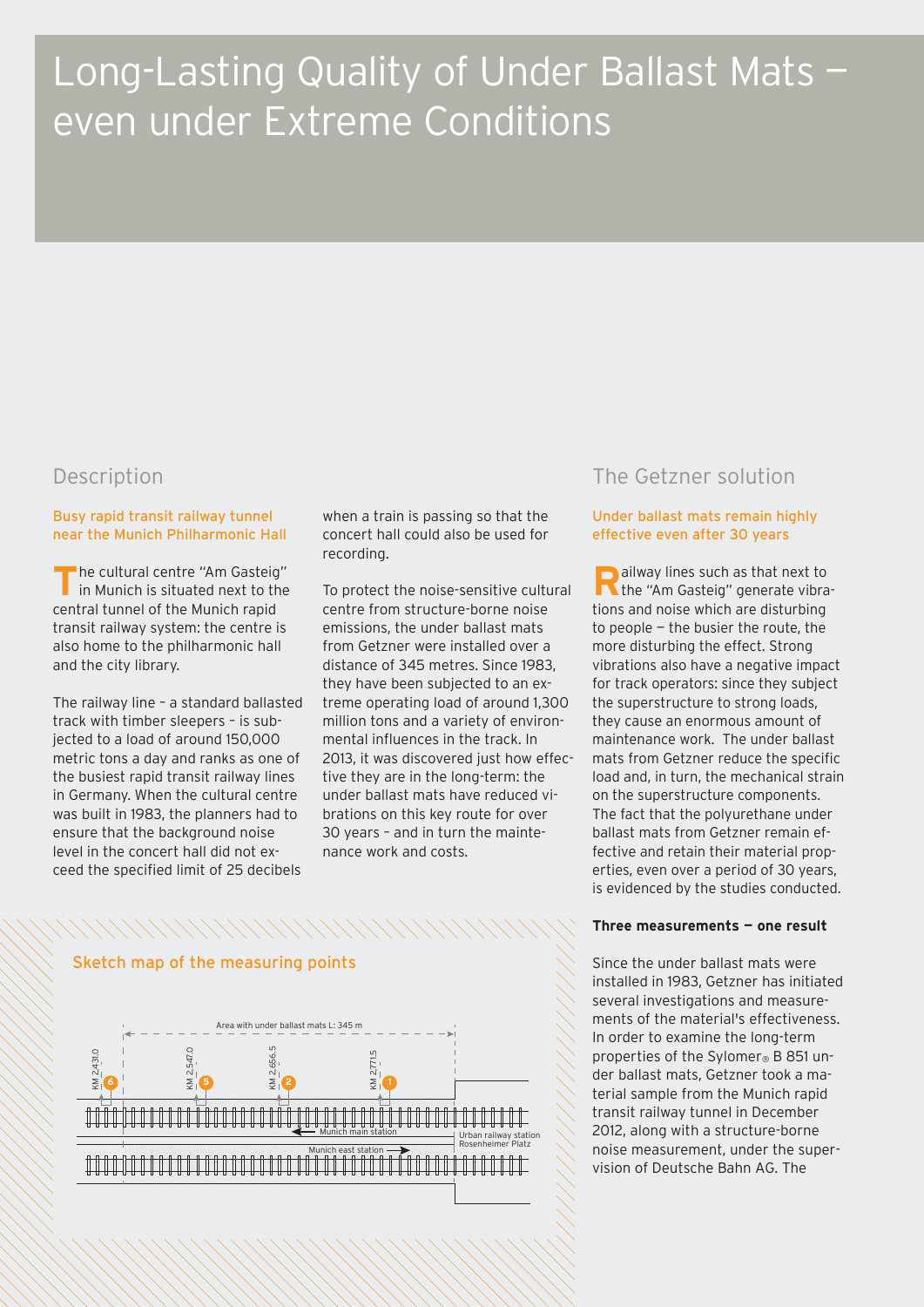

Imprints of the track ballast on the under ballast mats

Exposed under ballast mat

"Prüfamt für Bau von Landverkehrswegen" (Institute of Road, Railway and Airfield Construction) at the Technical University of Munich subjected the extracted samples to a visual evaluation. They also determined the static stiffness and compared this with the values that were determined in 1983 as part of quality control during installation and in 2001 when a sample was taken.

#### **Measuring the structure-borne noise and the static and dynamic stiffness**

The visual evaluation of the sample extracted — after 29 years — revealed that the under ballast mats are in excellent condition. The side of the mats facing the ballast, the load distribution layer, exhibits only slight plastic imprints; there is no sign of any damage. The imprints show that the ballast is embedded well in the surface of the mat. The enlarged contact area ensures a reduced specific load, which protects the ballast and results in less ballast destruction. The static stiffness test showed that the under ballast mats still meet the requirements defined in the specification — despite the extreme operating load of around 1,300 million tons. "The dynamic spring properties of the under ballast mats remain almost the

same as they were in 1983," explains Wolfgang Daiminger, Project Manager at engineering company Müller-BBM GmbH. In order to assess the longterm properties under "real" traffic loads, structural-borne noise measurements were also carried out in a section of the tunnel in the same manner as in 1983.

#### **The result**

The under ballast mats successfully reduce the structure-borne noise when a train passes through; the acoustic performance remains sound until today.



"All the tests indicate that our under ballast mats will remain effective for at least another 30 years. If we take the standard track service life of 50 years for our cal-

culations, then we can be sure that the under ballast mats will remain effective throughout and beyond this period," says Mirko Dold, Product Manager at Getzner.

## Feedback

"The under ballast mats from Getzner retain their properties and function even under extreme conditions. Environmental influences, such as standing water, couldn't affect these mats."



Wolfgang Daiminger, Project Manager at Müller-BBM



The Philharmonic Hall Gasteig